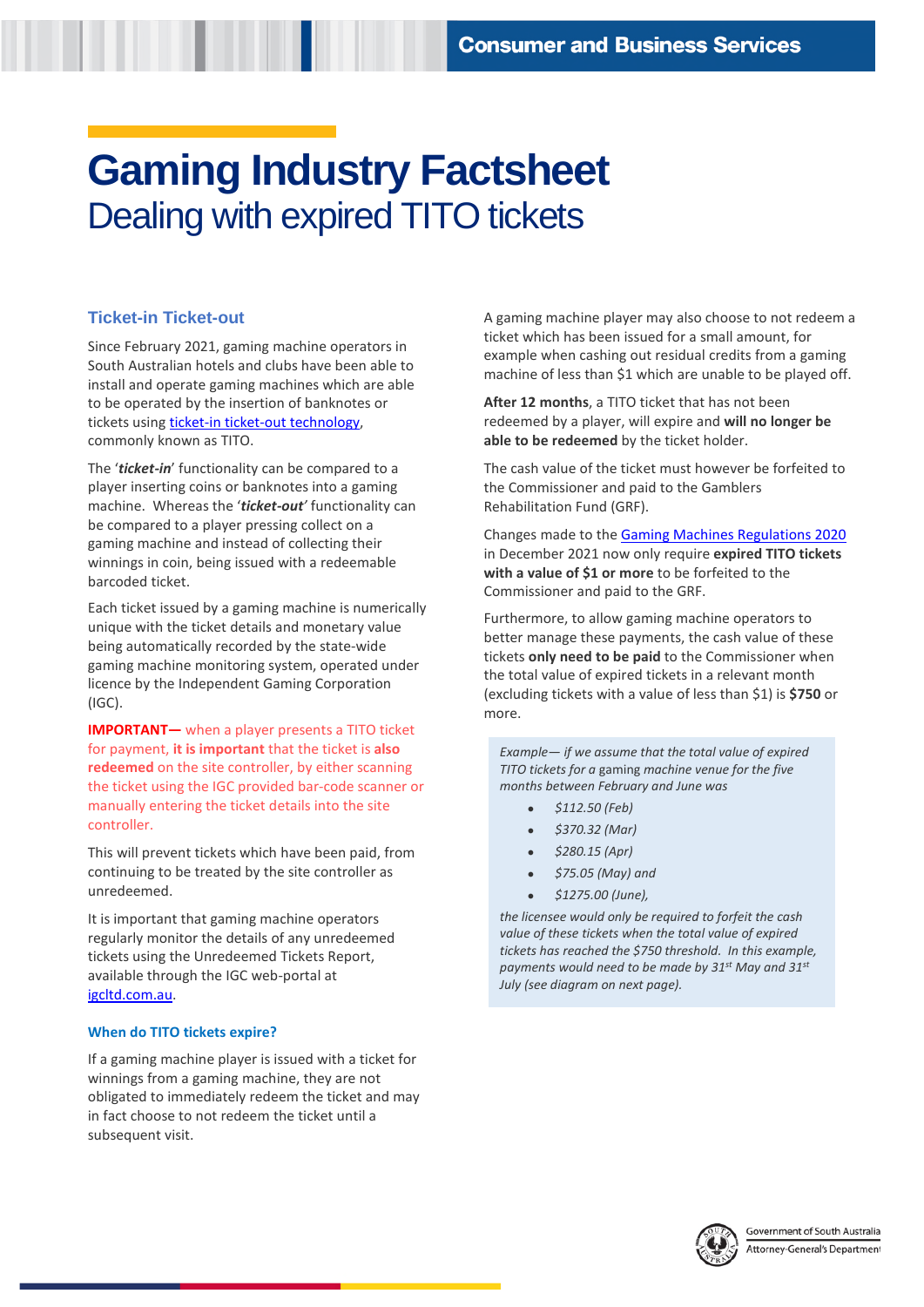#### **Example of the reconciliation and payment of tickets**



#### **How do you redeem these expired tickets?**

**You do not need to do anything to redeem these expired tickets. T**he IGC monitoring system will automatically change the status of these tickets on the site controller from '*expired*' to '*billed'*.

IGC will also support compliance with th[e Gaming](https://www.legislation.sa.gov.au/lz?path=/c/r/gaming%20machines%20regulations%202020)  [Machines Regulations 2020](https://www.legislation.sa.gov.au/lz?path=/c/r/gaming%20machines%20regulations%202020) by providing you with an **Unredeemed Ticket Statement** each month, available from the [IGC web-portal.](http://www.igcltd.com.au/) The Statements will provide details of all expired tickets and indicate whether or not the total value of unredeemed tickets meets the \$750 threshold.

The Unredeemed Ticket Statement will also contain instructions on how to make a payment to the Commissioner using the CBS Liquor and Gaming Online (LGO) Portal.

## **What to do if the value of expired tickets is less than \$750?**

If the total value of unredeemed tickets is less than \$750, you will not be required to pay the Commissioner, however those tickets will be carried over and included in the calculation in the following month.